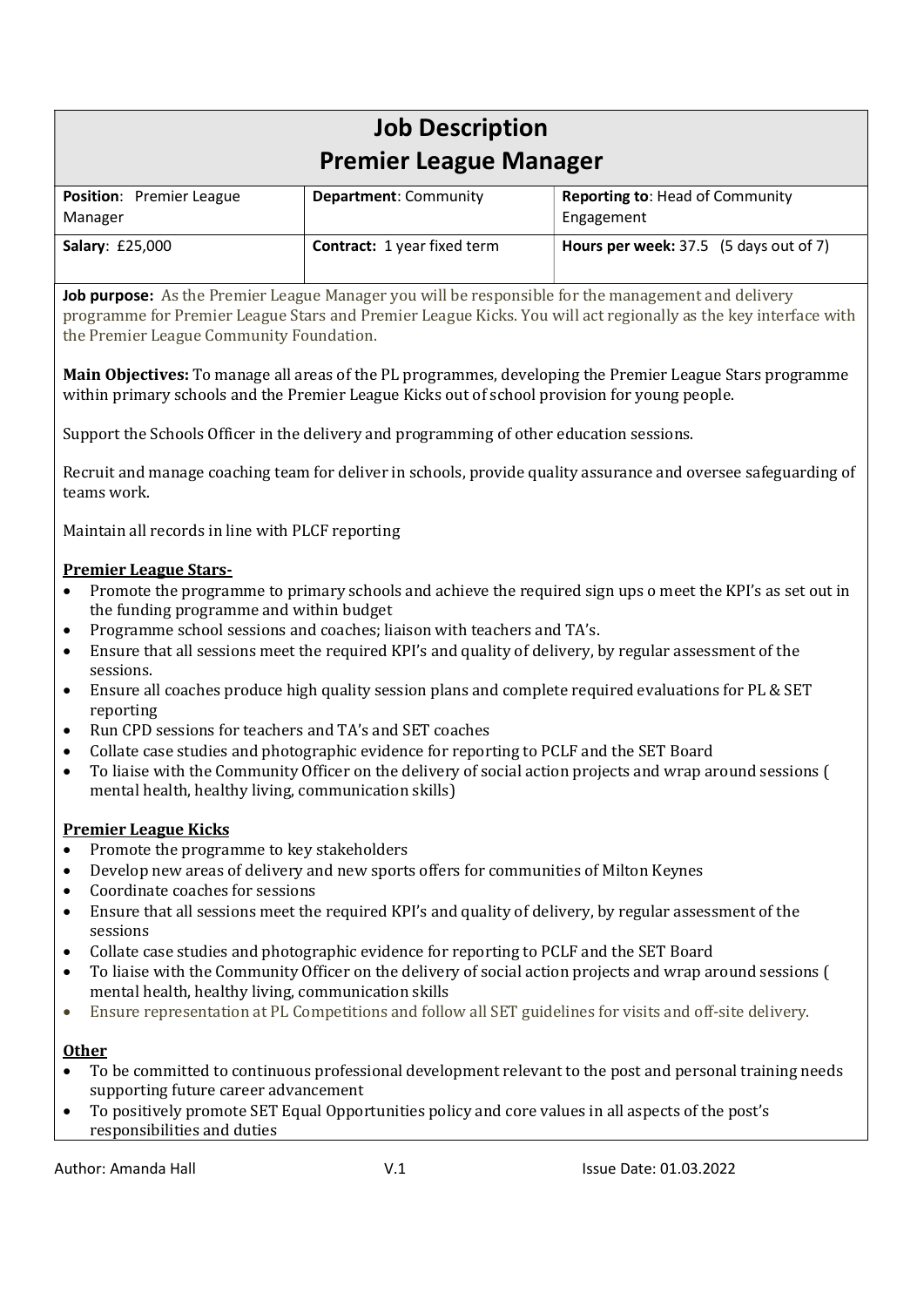- To ensure that the SET Safeguarding Policy is adhered to at all times. Ensuring the safety of participants and volunteers, report any issues using the MY Concern Platform.
- To carry out regular Quality Assessments of coach sessions
- Deliver CPD sessions for coaches and highlight training opportunities for their development
- Perform other duties as required which are considered relevant to the post and to the objectives of MK Dons SET

# Summary of Duties

Contribute to fundraising/income generation for SET, as required from time to time, to support and sustain the work of the organisation; and,

Deliver PLCF Programmes in schools and the community

To work occasional match days, evenings, and weekends as required.

To demonstrate skills in, and understanding of, a variety of teaching and learning strategies to engage young people

To impart knowledge skills and understanding to participants and coaches following planned schemes of work that deliver the Course Specification

To actively and demonstrably support and promote literacy, numeracy, ICT, careers and Key Skills via their curriculum areas

To keep up to date with current thinking and development by attendance at appropriate courses, reading and other professional development and training

To identify opportunities within the community to extend MK Dons SET community education offer and potential income generation linked to participation

The post holder will be required to undertake any other duties as required by the Head of Community Engagement, and the SET Chief Executive Officer.

The successful candidate will be required to complete an enhanced DBS check

# Essential

- Degree in Sports and Physical Education
- Level 2 Coaching in Football
- Level 2 Coaching in one other Sport
- Qualification in Sports Fitness
- Knowledge and understanding of National Curriculum at Key Stage 1 and 2
- Ability to motivate and build rapport with students
- Knowledge and understanding of child protection and safeguarding
- A recognized qualification in First Aid
- An ability to keep and maintain records
- Experience of project management or Events coordination
- Good communication skills, both verbal and written
- An ability to demonstrate good administrative skills
- Project planning skills
- Ability to work to deadlines
- Ability to set and work towards achieving targets
- Ability to develop and implement high quality, varied and creative coaching
- Good team worker and Self-motivated
- Ability to coordinate workload
- Ability to develop good working relationships with Staff and partners
- Willingness to work evenings, weekends and training events when required
- Own transport essential

# Desirable

● Experience of internal and standards verification processes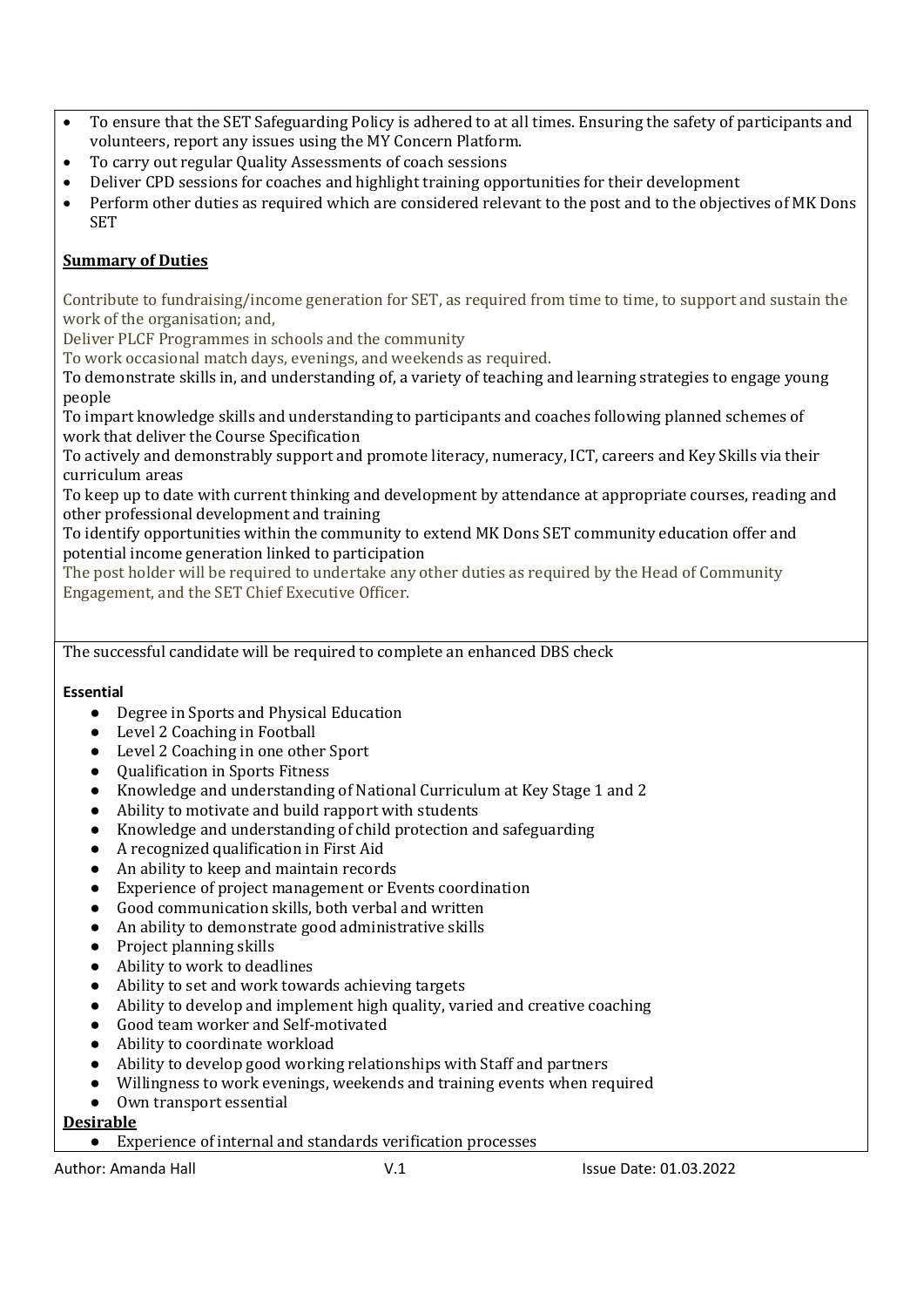- Ability to work in a team environment
- Experience with spreadsheets and databases
- FA Youth Award Modules
- Understanding of football and education programmes
- Experience of understanding and working towards a business plan
- Able to deal with sensitive and challenging circumstances
- A demonstrable record of implementing Equal Opportunity policies and activities

#### Role Competencies:

#### Planning Timescales:

Coordinate coaches for sessions

#### Decision Making:

 Recruit and manage coaching team for deliver in schools, provide quality assurance and oversee safeguarding of teams' work.

#### Impact & Influence:

- Ensure that all sessions meet the required KPI's and quality of delivery, by regular assessment of the sessions.
- Ensure all coaches produce high quality session plans and complete required evaluations for PL & SET reporting
- Promote the Premier Leagues Kicks programme to key stakeholders

#### Skill Level:

- Ensure that all sessions meet the required KPI's and quality of delivery, by regular assessment of the sessions
- Ensure representation at PL Competitions and follow all SET guidelines for visits and off-site delivery.
- To be committed to continuous professional development relevant to the post and personal training needs supporting future career advancement

#### Communication:

- To liaise with the Community Officer on the delivery of social action projects and wrap around sessions ( mental health, healthy living, communication skills)
- To positively promote SET Equal Opportunities policy and core values in all aspects of the post's responsibilities and duties

#### Budget Management:

 Promote the Premier Leagues Stars programme to primary schools and achieve the required sign ups o meet the KPI's as set out in the funding programme and within budget

# Lead & Develop:

- Develop new areas of delivery and new sports offers for communities of Milton Keynes
- To carry out regular Quality Assessments of coach sessions

#### Operating Parameters:

- To manage all areas of the PL programmes, developing the Premier League Stars programme within primary schools and the Premier League Kicks out of school provision for young people.
- Support the Schools Officer in the delivery and programming of other education sessions.